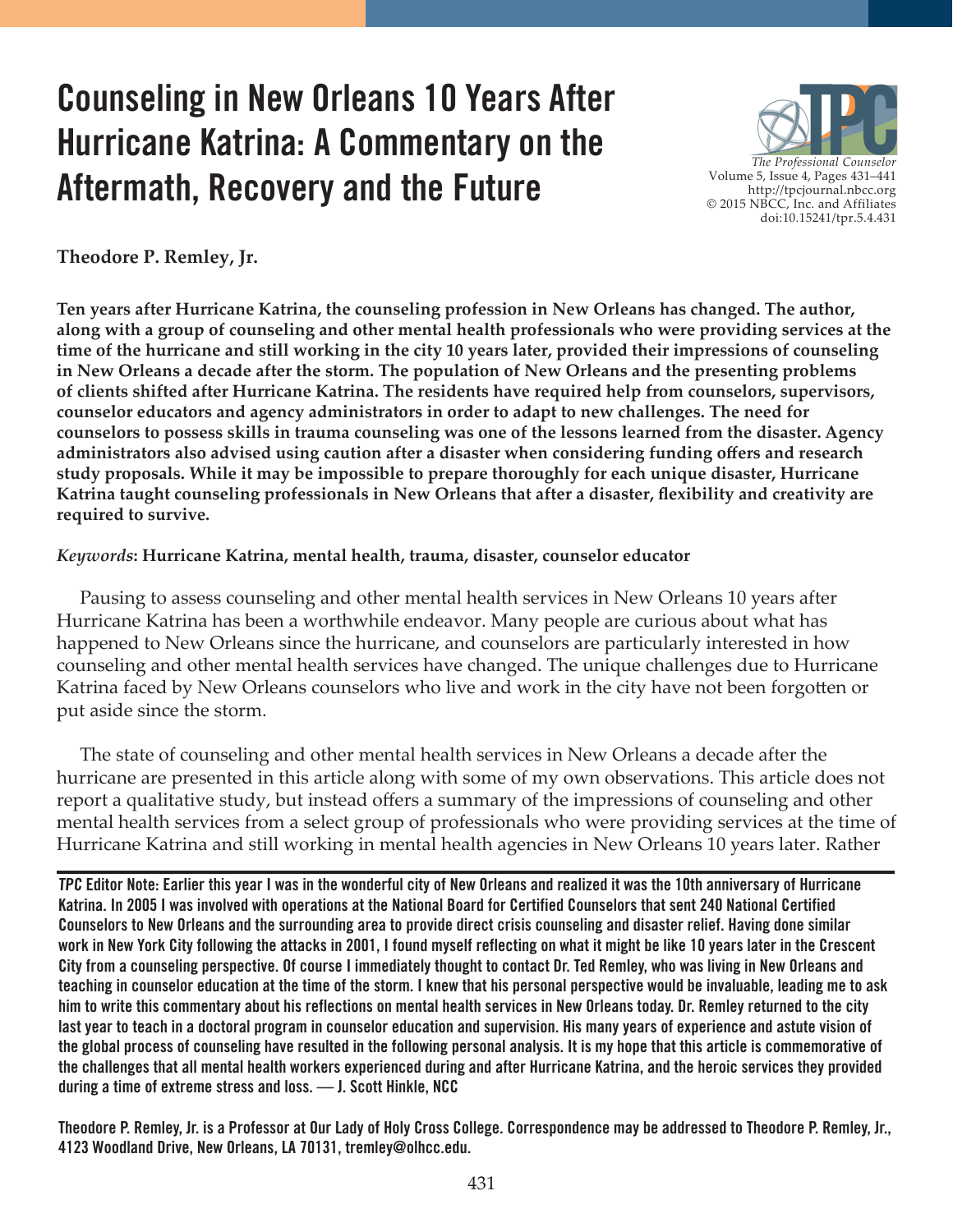than presenting only my observations of the state of counseling in New Orleans today, I asked several others to share their impressions and I have attempted to summarize their experiences.

 Scholars have examined the aftermath of Hurricane Katrina and studied numerous aspects of the results of the devastating storm (Chan, Lowe, Weber, & Rhodes, 2015; Wang et al., 2007; Weisler, Barbee, & Townsend, 2006). Specific areas of investigation have included a school-based disaster recovery program for children (Walker, 2008), the precipitation of suicide (Kessler, Galea, Jones, & Parker, 2006), the disruption of mental health treatment (Wang et al., 2008), and the differences between people who were displaced and those who returned to New Orleans (Priebe, 2014). Analyses have been completed of leadership in the city (Gohl, Barclay, Vidaurri, Newby, & Arquette, 2015), the restructured education system (Lazarchik, 2015), the social capital and repopulation of New Orleans (Rackin & Weil, 2015), and tourism (Thomas, 2014; Vernet, 2015). Similarly, to obtain an up-close and personal perspective of the changes in counseling and other mental health services, I contacted professionals who were working in mental health agencies in the New Orleans area before or at the time of Hurricane Katrina and were still at a local agency today. These individuals also had a perspective and analysis regarding the effects of the hurricane, having had a major role in the continuation of counseling services at their agencies after the storm. And, like all residents of New Orleans, they also had to rebuild their personal lives following the hurricane.

## **The Changed City**

 New Orleans 10 years after Hurricane Katrina is different from the New Orleans that existed in August 2005. While the French Quarter, Uptown and other affluent neighborhoods appear hardly changed, at a deeper level the city is not the same as it was before the hurricane. The most obvious change, aside from the areas where houses are still boarded up and abandoned, is the population. New Orleans now holds 93% of the number of people it had prior to Hurricane Katrina (Shrinath, Mack, & Plyer, 2014). However, it is important to note that for several months after Hurricane Katrina, the city was still covered in floodwaters and had almost no people. Although the population has been reduced by 7%, a number of people living in New Orleans are new to the city. Many residents who lived in New Orleans before Hurricane Katrina did not return. The population loss affected the dayto-day lives of both the people who relocated to other areas of the United States and those who stayed behind and lost contact with relatives, friends and neighbors. Shrinath et al. (2014) provided a review of the changes in the New Orleans population that have occurred since Hurricane Katrina based on data provided by the U.S. Census Bureau. Overall, the population has become smaller, older, more educated and a bit poorer. In addition, New Orleans is now more Hispanic and Caucasian, and less African American.

 New Orleans public schools have largely been replaced since Hurricane Katrina with charter schools, which nine out of 10 students now attend (Khadaroo, 2014). Many schools now contract with agencies that provide mental health counseling at school, significantly altering the role of traditional school counselors, and in some cases, replacing them. Today, counselors working as mental health counselors in schools in New Orleans are called upon to diagnose and treat emotional and mental disorders and to be much more involved in family counseling than school counselors were in the past. Consequently, traditional school counselors have been forced to interface with contracted mental health counselors and redefine their roles and responsibilities.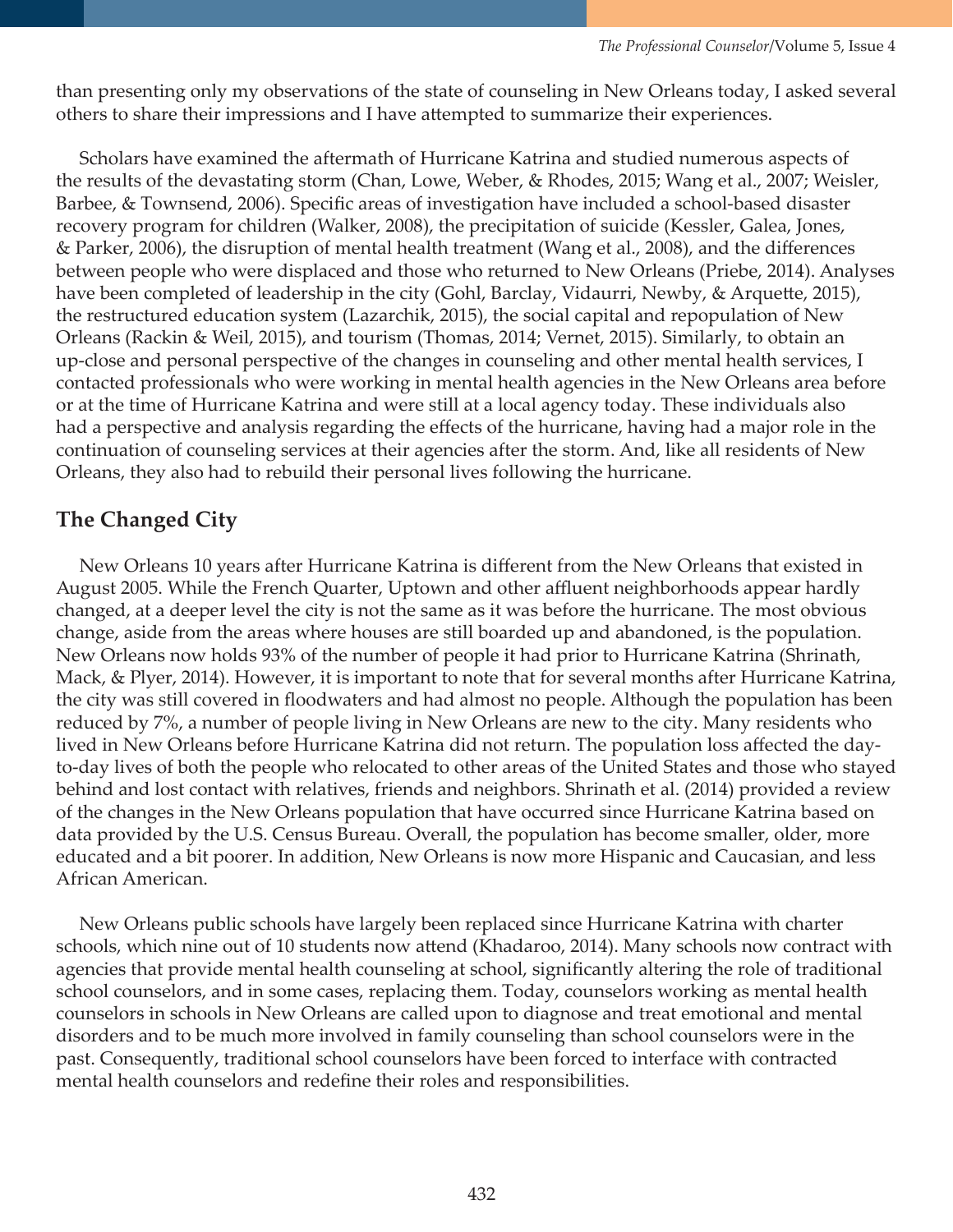#### **Implications for Counselors and Counselor Educators in New Orleans**

 One of the facts that counselors learned from Hurricane Katrina is that the demographics of a population will likely change after a disaster (Arendt & Alesch, 2014). Counselors will need to shift from serving one population to another, and will be required to learn new skills. Following a disaster, administrators will need to provide continuing education for counselors so that they can learn new skills, and counselor educators will need to prepare graduate students for work in disaster environments.

 Changes in the median age of New Orleans citizens after the hurricane have resulted in an older population, fewer children and more people living alone, which have had a significant impact on counselors providing services in the city today. Counselors with little to no expertise in providing services for elderly, isolated clients have had to be educated on new skills. In fact, many counselors who previously worked with children are now counseling older adults with different needs.

 Prior to Hurricane Katrina, few schoolchildren had access to mental health counseling to the extent that they do in today's charter schools. Counselor educators in New Orleans now prepare counselors who wish to work in schools for both the traditional role of school counselors in parochial or public schools and for the new role of school mental health counselors for those positions in agencies that contract to provide services in charter schools.

 Counselors in New Orleans served a population challenged by poverty prior to Hurricane Katrina and continue to provide services to people who are impoverished at a much higher rate than people living in many other areas of the United States. Counseling individuals living in poverty requires special skills in order to serve their needs (Ratts & Pedersen, 2014). As a result, universities in New Orleans are required to prepare their graduates to understand and serve clients of poverty. Moreover, a report issued in the fall of 2012 by The Data Center, an independent research organization in New Orleans, indicated that 37% of the people in New Orleans live in *asset poverty*, defined as not having enough funds to support a household for 3 months if the main source of income was lost (Shrinath et al., 2014). Asset poverty has particularly severe implications in New Orleans because evacuations from hurricanes are necessary every few years and require funds or credit. Counselors in New Orleans who provide services to poor clients must help their clients prepare for hurricane evacuation despite not having needed financial resources. This narrative is told countless times during each evacuation maneuver.

## **My Story in Brief**

 I am a counselor educator and was one of the counseling professionals in New Orleans who chose to relocate after Hurricane Katrina. While such decisions are complicated and are motivated by multiple factors, the primary concerns that led to my departure were that the university where I was working, like all entities in New Orleans, was unstable and experiencing severe financial stress, and I was caring for my elderly mother who needed regular medical attention that was not readily available in the city after the hurricane. I resigned from the university in New Orleans in May 2006, almost a year after the hurricane, and relocated to another state to teach in a counselor education program. I had the opportunity to return to New Orleans eight years later and assumed my current position as a counselor education professor in 2014. When I left New Orleans in 2006, I was sad to be leaving my colleagues and friends, quite apprehensive about my professional future, financially vulnerable, and concerned about health care for my family members as well as myself. When I returned eight years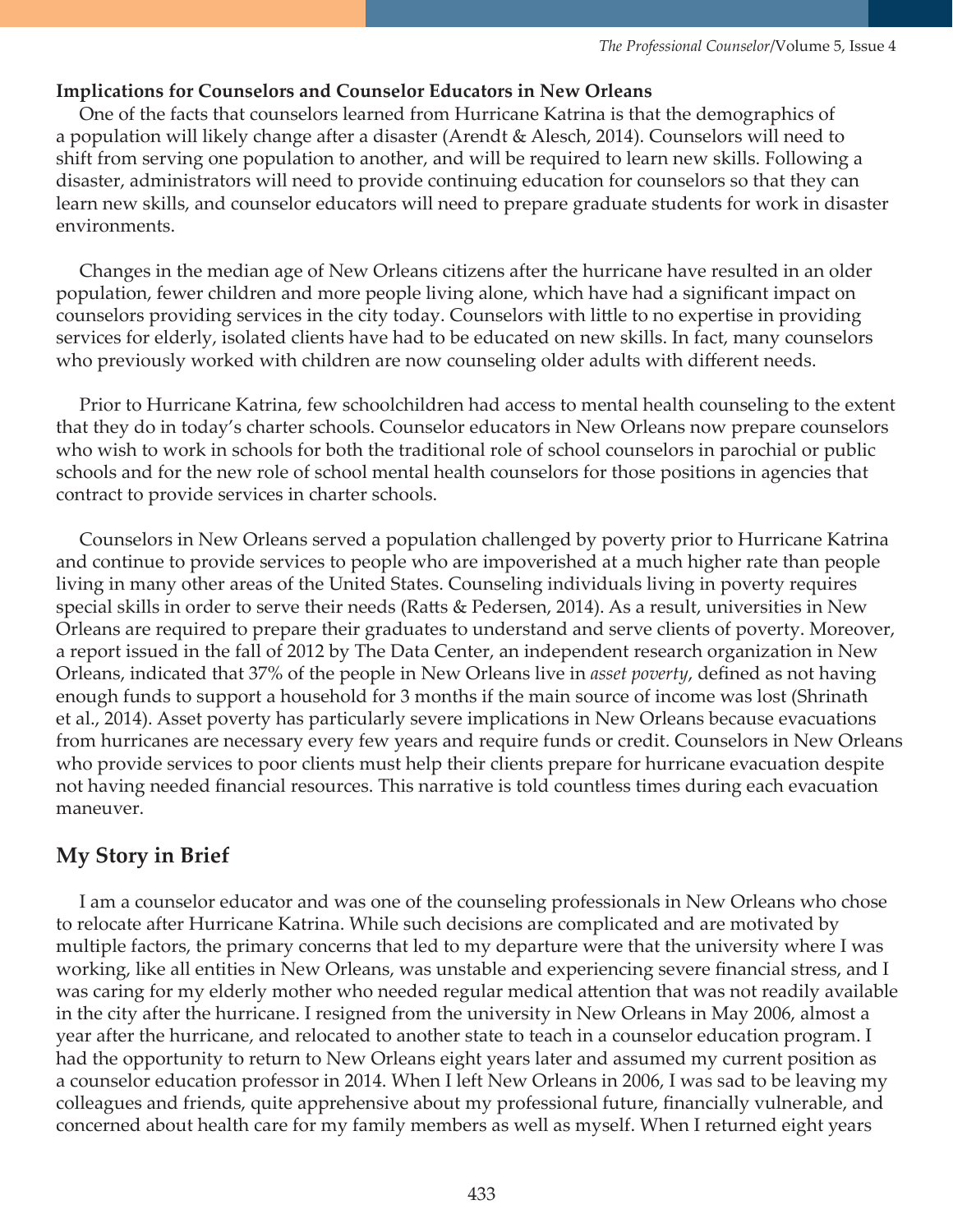later, I was happy to be returning to my circle of friends, delighted to be welcomed by colleagues, comfortable with my professional future, financially secure, and confident that health care was readily available in New Orleans. When I returned, I found a city that was different in many ways since the hurricane, and a city that also was much the same.

 The differences in New Orleans 10 years after Hurricane Katrina, from a personal perspective, were both subtle and striking. After living with my family temporarily in the mountains of Georgia, my return to New Orleans for a visit about two months after the storm was astonishing. Public services were limited. On the other hand, the city was functioning. People were going to work, utilities had been restored, and residents who had returned were doing their best to resume the lives they had known prior to the storm. I experienced many personal challenges, which included repairing my hurricane-damaged home, finding daily care for my elderly mother, and hosting friends for a year who had lost their home in the flood that followed the hurricane. During these challenges, I remained aware and thankful that my burdens were far fewer than those of many of my neighbors, friends and fellow residents.

#### **New Orleans 10 Years Later: My Perspective**

 My personal impressions of New Orleans 10 years after the storm are generally positive, but there are many scars for those living in the aftermath of the storm. When I returned in 2014, one of my friends who had not left and was still living in the city said, "After Hurricane Katrina, *everything* changed" (Anonymous, personal communication, August 1, 2014). He said his friends were gone, he no longer had his job, his children and their families had relocated out of state, and everything seemed a mess. His reaction was not unique. Much has been written about the hardships faced by people after Hurricane Katrina, particularly by the poor and uneducated, but many of the stories of professional mental health workers living in the city at the time of the storm have not been told. For the past decade, counselors in New Orleans have been serving the citizens, including counselors who lost their homes in the flood after the storm.

 For me, day-to-day life in New Orleans 10 years after Hurricane Katrina appears to be much what it was before the disaster. There is still too much poverty and crime. Although in the French Quarter one can hardly see any differences a decade later, a drive through the Ninth Ward or the community of Lakeview near Lake Pontchartrain shows the devastating aftermath of the hurricane.

## **Changes in Mental Health Services in New Orleans Since Hurricane Katrina**

In an effort to encourage the mental health professionals I contacted to be forthright and free from inhibition in their responses, no individuals or agencies are identified; and because of this degree of privacy, only general information is provided. Mental health professionals who were still working at agencies in New Orleans and responded to my questions included counselors, psychologists and social workers in public and private nonprofit agencies that provide a wide array of counseling and other mental health services to all levels of the population. I was able to obtain informal, personal responses to a series of questions from eight mental health professionals who were working in counseling and other mental health agencies before Hurricane Katrina and are still working in agencies a decade later. The information, perspectives and comments they provided helped paint a picture of mental health services in New Orleans today.

 It is telling in itself that I was able to locate only a few mental health professionals who were still working in the same agencies in New Orleans 10 years after Hurricane Katrina. The agencies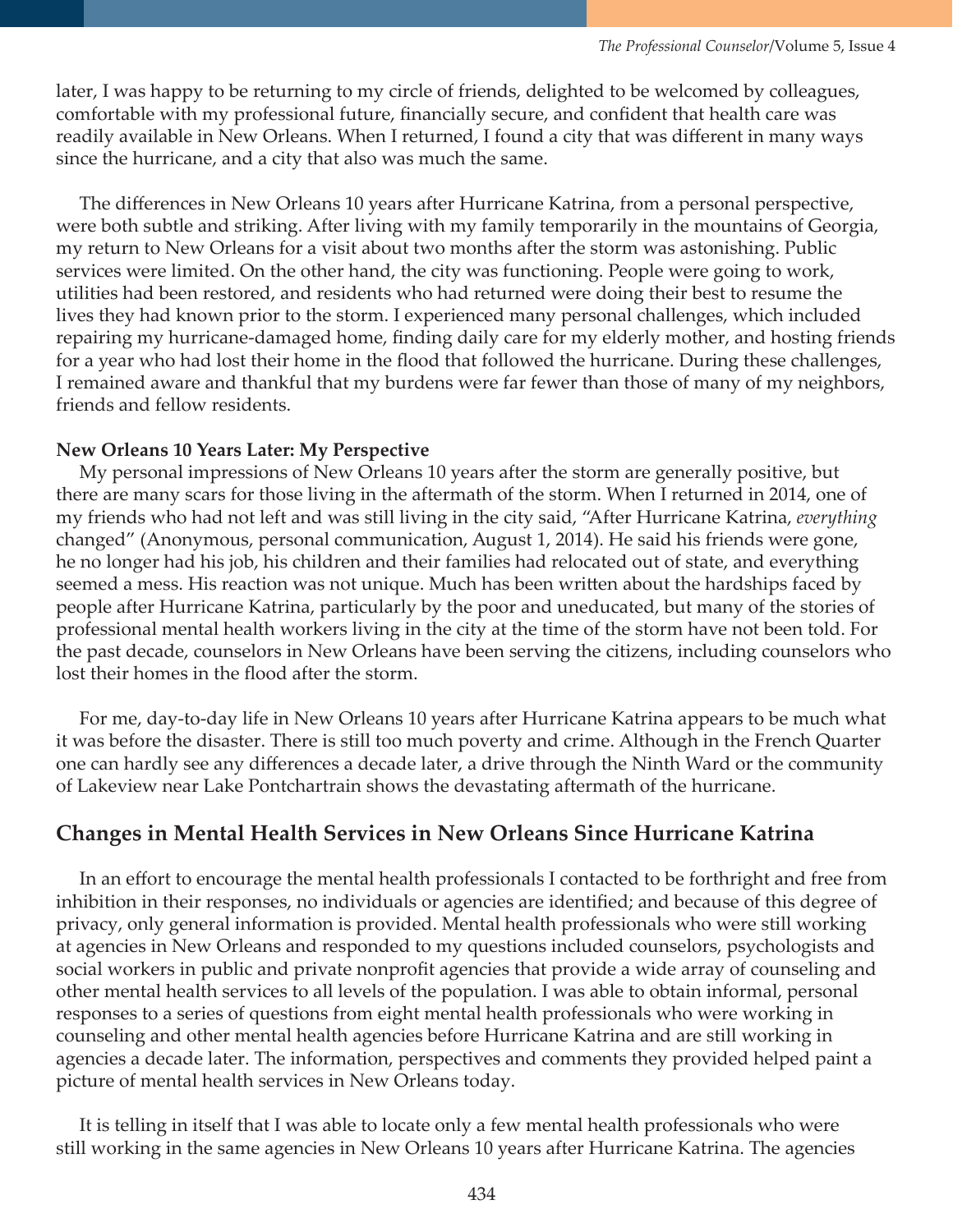themselves have changed substantially. Although some have flourished, many have decreased in size and a number have ceased to exist. Staff turnover in New Orleans mental health agencies has been significant. Almost all top-level administration positions are held by different people, mental health practitioners have come and gone, and the number of staff members has generally decreased. I contacted the largest governmental mental health agency in the city in an effort to find a person who had been working there at the time of Hurricane Katrina and was still there. Not one administrator or mental health professional fit the criteria; there had been a 100% staff turnover in the past 10 years.

 **Agency differences 10 years after the hurricane.** When asked to compare and contrast the current circumstances at the agencies with the situation 10 years before, the mental health professionals provided a variety of responses. Most agencies are operating 10 years after the disaster in a fashion similar to what they were doing prior to the hurricane. For an agency to have survived after Hurricane Katrina is, in itself, notable. All agencies were closed for several months during the evacuation of the city and some did not reopen for a significant period of time. In several agencies, as might be expected, the services shifted to dealing with trauma, with two agencies now specializing in trauma recovery. Several professionals reported that counseling and other mental health services after the storm were less often provided by licensed mental health professionals. For example, mental health interns who were completing their degree programs, as well as individuals who had completed their degrees and were working toward licensure, were often providing services. These changes might suggest that the quality of counseling services had been compromised in New Orleans. Certainly counselor educators and counselor supervisors have experienced an added burden of preparing new counselors to *hit the road running* (i.e., be better prepared to deliver professional counseling services earlier in their careers than what might normally be expected). Counseling supervisors have had to closely monitor the work of neophyte professionals to ensure that counseling services are of high quality.

 One counseling agency experienced tremendous growth, morphing from a small agency with three part-time mental health professionals to an agency with over 50 mental health providers who are either licensed or working toward licensure. Such significant growth can test an organization's capacity to function effectively. Administrators at this agency have been challenged to find and hire competent counselors with the needed expertise to serve the population.

 Three agency professionals indicated that they have been more focused on evidence-based mental health practices since Hurricane Katrina. They did not indicate why this change had occurred, but it is notable that such a change did become part of the agencies' practices. It is likely that governmental and private funding agencies required grant recipients to demonstrate engagement in mental health practices that were evidence-based.

 **Client needs after the hurricane.** Mental health professionals reported significant shifts in the populations that they served prior to Hurricane Katrina and afterward. Several reported that the number of services for individuals suffering from trauma had significantly increased, not only from the hurricane, but also from other types of crises, including sexual trauma and other forms of violence.

 One agency professional who served primarily indigent clients indicated a significant rise in the demand for free or reduced-cost services from families in households with incomes below \$20,000 per year. At this particular agency, 25% of the clients came from families with incomes between zero and \$8,000 per year. At the other extreme, an agency that served a more affluent population had an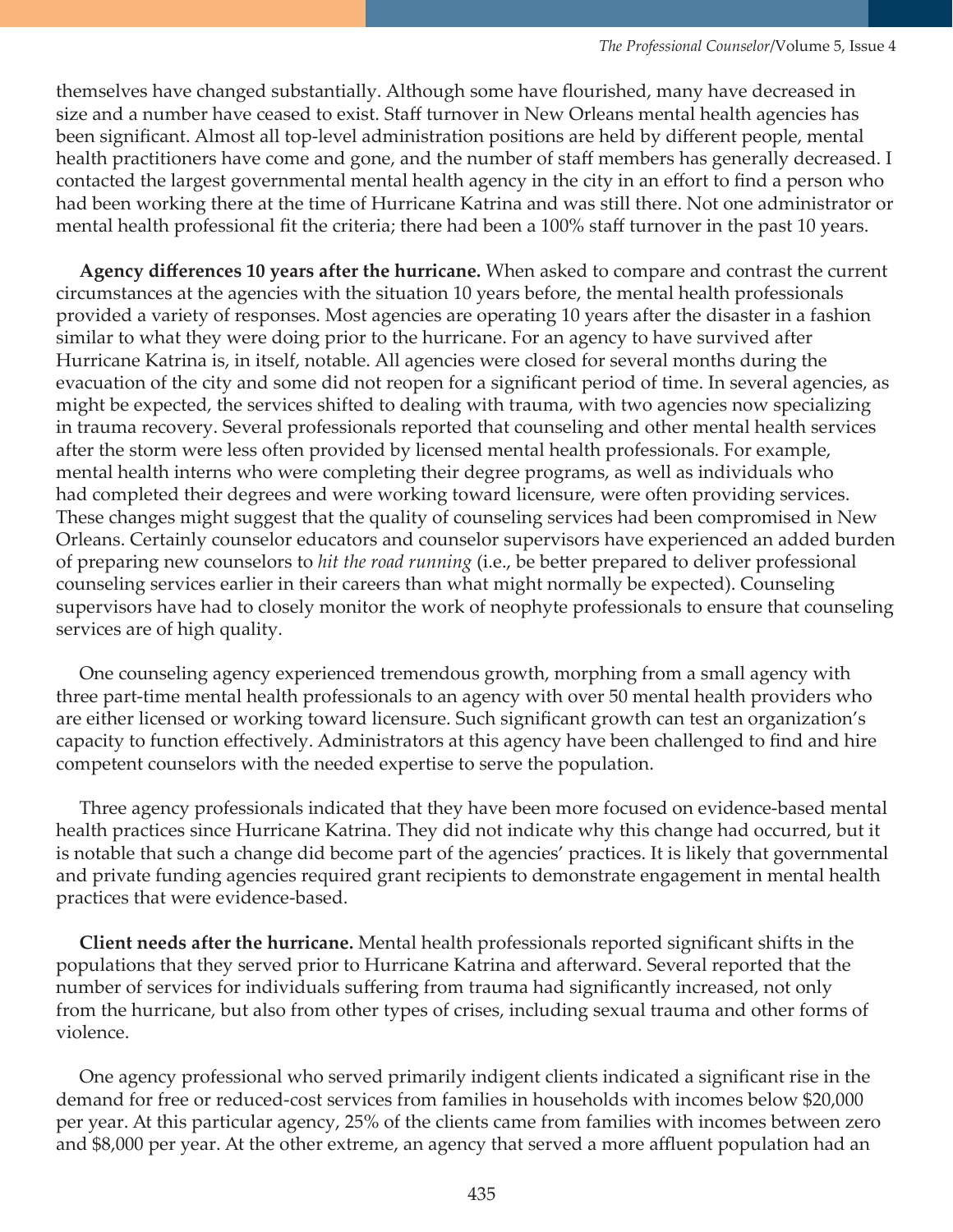increase in the number of young adult clients who moved to New Orleans to take jobs assisting in the city's recovery. Consequently, counselors at agencies have had to adjust to serving clientele they may not have worked with in the past. Agency administrators have had to provide significant in-service training to help counselors adjust to changing client needs.

 Mental health professionals reported serving more Hispanic clients and indicated that attentiondeficit/hyperactivity disorder and depression and anxiety issues have become more prevalent. Several agency professionals indicated that since Hurricane Katrina, they have served more clients in general, and specifically more children. In addition, some counselors who had never counseled children received in-service education in counseling children and adolescents. Currently, there is a need in the city for counselors who are bilingual and can provide counseling services in Spanish.

 **Changes in professional-to-client ratios since Hurricane Katrina.** Five mental health professionals indicated that their agencies had established a maximum number of clients that each professional could serve in order to ensure that those who were served would receive high quality services. Some agencies established waiting lists and began offering more group services in order to avoid overburdening their professional staff.

 Those agencies that had found it financially necessary to decrease their staff had correspondingly decreased the number of clients served. One mental health professional commented that challenges with Medicaid and health insurance reimbursement had made it difficult to afford the number of licensed mental health professionals needed. Agency administrators have had to protect their counselors from stress and burnout as client demand has increased and the number of staff has decreased. Administrators have met this challenge by reducing the number of clients on counselors' caseloads, establishing waiting lists and offering more group services. The shift to more group services implies that competent group counseling skills and experiences are needed in New Orleans.

 **Government funding since the hurricane.** When asked whether their agencies had received state or federal funding to support them since Hurricane Katrina, most professionals indicated that their agencies had received such funds. Agency administrators reported receiving funds from a local parish government agency that distributes funds from the federal government (specifically, from the U.S. Department of Housing and Urban Development and the Substance Abuse and Mental Health Services Administration). Some agency administrators also reported receiving funding from the American Red Cross, United Way, and local foundations and charities. Three agencies reported receiving Federal Emergency Management Agency funds for operating costs and reconstruction after the hurricane.

## **How Would Agencies Be Different if Hurricane Katrina Had Not Happened?**

 Mental health professionals were asked how they believed their agencies would be different today if Hurricane Katrina had not happened. Responses varied. Two mental health professionals said that if the hurricane had not occurred, their agencies would have continued to struggle financially, indicating that the hurricane had brought at least a degree of relief from financial problems. Perhaps the outside funding that flows into an area after a natural disaster can infuse funds into financially struggling counseling agencies, allowing them to continue to operate when they might not have been able to do so if the disaster had not occurred.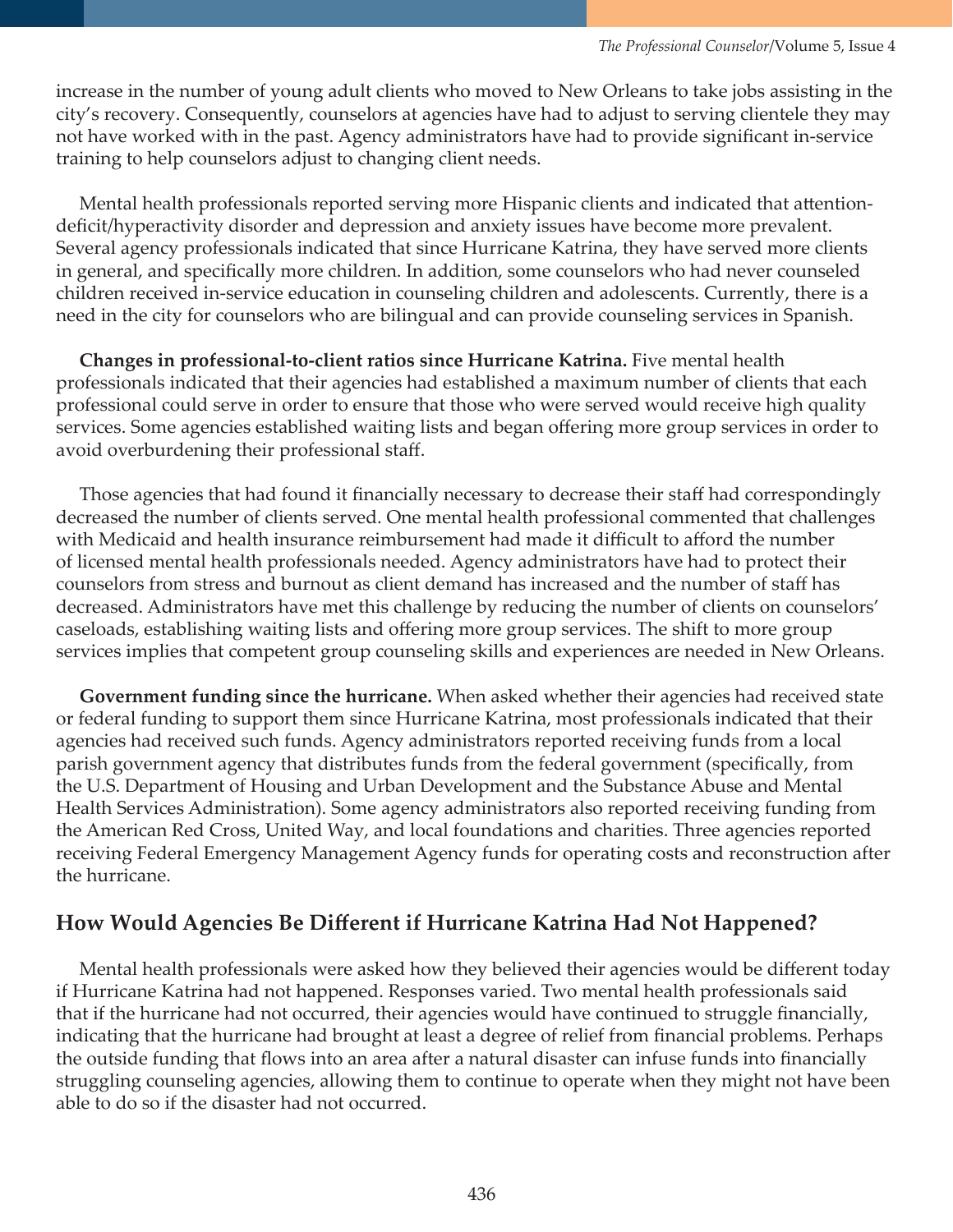Several mental health professionals reported that because of Hurricane Katrina, agency personnel had learned a great deal and certainly would be able to handle any similar type of natural disaster in a better fashion if one should occur in the future. Today's counseling graduate students are being taught disaster, crisis and emergency response counseling procedures, as required by the Council for Accreditation of Counseling and Related Educational Programs (2009) in their counselor preparation curriculum. However, most counselors completed their graduate training prior to the time that these standards were implemented, requiring in-service training in post-disaster operations.

 Most agency personnel reported that their agencies had benefitted from having experienced Hurricane Katrina. One mental health professional indicated that if not for the hurricane, the agency would not have a close relationship with area schools, would lack evidence-based practices devoted to psychological trauma, and would be wanting in innovation and creativity. Another said that the agency would not have grown as much. Two mental health professionals suggested that Hurricane Katrina had provided their agencies with national attention that allowed the agencies to become leaders in their areas of specialization, which included juvenile justice and trauma. One mental health professional said that without the hurricane, the agency would not have been tested or trained in the following areas: crisis management, grief and loss due to a natural disaster, management of posttraumatic stress disorder, and how to counsel when the counselor is experiencing similar stressors. Lastly, another counseling professional indicated that staff would not have received trauma recovery training if Hurricane Katrina had not occurred.

## **Recommendations for Mental Health Agencies**

 Mental health professionals who provided information for my personal analysis offered recommendations for counselors who must contend with a disaster. They also gave recommendations to agency personnel for preparing for a disaster.

#### **Recommendations on Contending With a Disaster**

 Three mental health professionals suggested that perhaps preparing for specific disasters is impossible, while there was agreement that agencies should be prepared to deal with emotional trauma in the event of a natural disaster. Two mental health professionals suggested that planning for the possibility of a disaster would most likely not be productive. One mental health professional said that "preparing for the next disaster based on experiences from Hurricane Katrina would be like preparing for the next war based on experiences from the last one." This mental health professional added that all disasters are unique and that it would do no good to base disaster recovery plans on what New Orleans experienced as a result of Hurricane Katrina. Another mental health professional emphasized that being flexible is essential, so that programs can be developed to meet the needs of the community.

 Although no amount of disaster preparation can help counseling agencies prepare for all possible challenges, perhaps the best response to disasters is to be flexible, creative and practical, taking on each problem as it is encountered. One mental health professional cautioned that agencies should be prepared not only to treat clients with post-traumatic stress disorder resulting from the disaster, but also to treat trauma symptoms that stem from unresolved trauma from childhood or past life experiences that surface after the newer trauma caused by a recent disaster. The concept that mental health agencies should always be prepared to deal with the trauma that follows a natural disaster was universally voiced by mental health professionals. In addition, self-care for counselors has become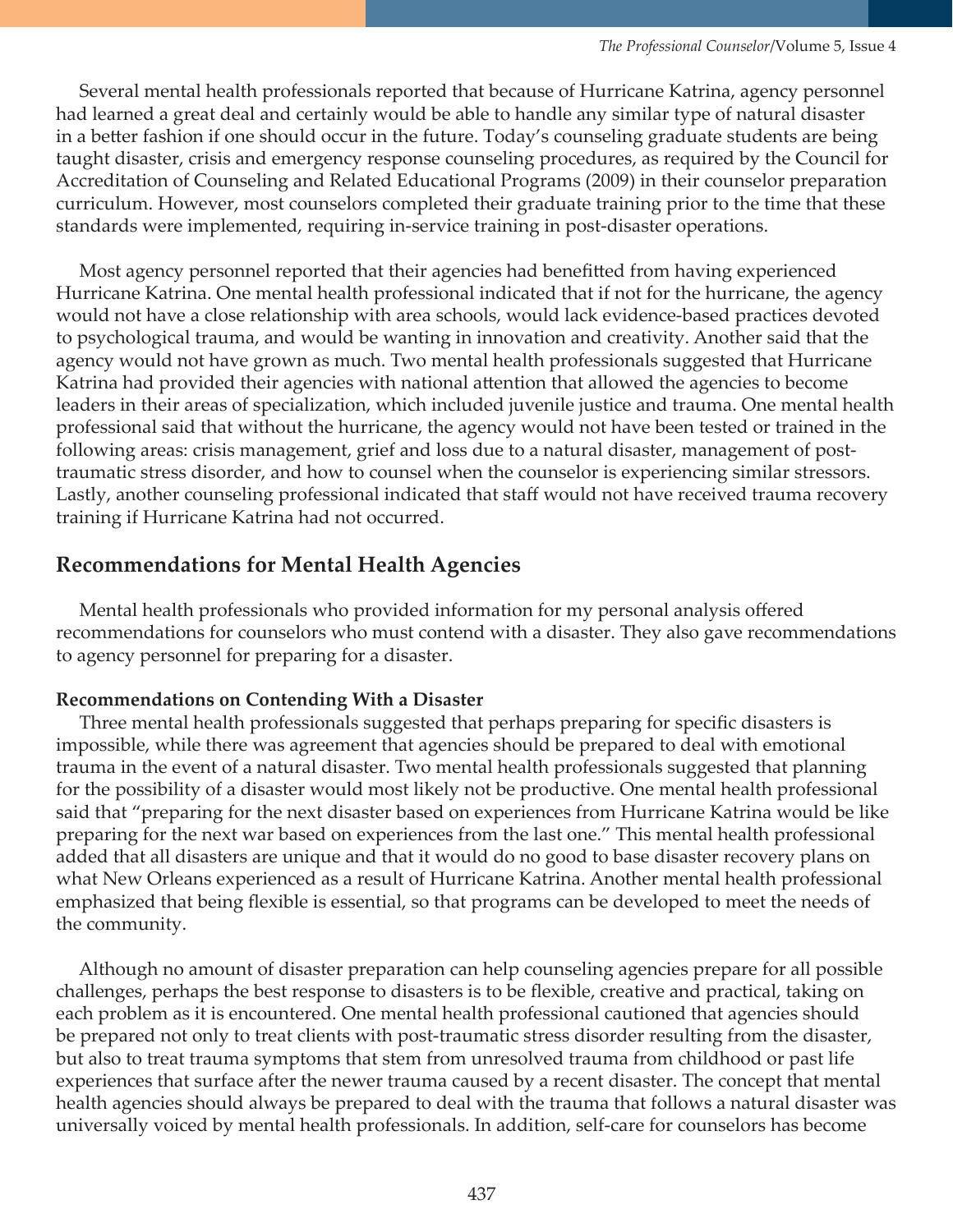a popular topic in the professional literature (Alvarez, 2015; Ohrt & Cunningham, 2012; Thompson, Frick, & Trice-Black, 2011; Witt & McNichols, 2014), and mental health workers in New Orleans emphasized assessment of trauma among counselors for up to two years after a disaster.

 The most significant disagreement among mental health professionals concerned whether it is advisable to join in collaborative efforts or partnerships with other agencies after a disaster. While one mental health professional said that collaboration is a key to recovery, and two counselors supported this idea, another mental health professional said that collaborative partnerships have the potential to support incompetence and ruin inter-organizational relationships. A third mental health professional warned that mental health agencies should not chase or accept time-limited funding after a disaster, and should not expand services based on funding that will soon disappear.

 One mental health professional indicated that collaboration was touted as the best recovery tool by many after Hurricane Katrina and acknowledged that the concept of collaboration after a disaster could be a *win-win* for organizations leveraging their collective expertise into post-disaster response and recovery. This mental health professional said that organizations outside the community often want to create a collaborative partnership after a disaster by providing trauma intervention or counselors for a local agency at no cost. However, such offers could possibly be exploitive. Often the intervention offered is not evidence-based, and the outside organization wants to use the agency as a way to increase its own credibility or perhaps raise funds because its employees are responding to the needs of the community after a disaster. Furthermore, this mental health professional warned that university professors who want to conduct research are often more interested in increasing their scholarship productivity than helping a mental health agency recover from a disaster. Counselor educators should of course avoid exploiting disaster situations for the sole purpose of increasing their research publications. Counseling agency administrators need to be cautious after a disaster when they are approached about participating in proposed research or service projects.

 One mental health professional gave the following advice regarding response to outside organizations or individuals who want to help after a disaster:

> I would create *collaboratives* that are measured in three or six month intervals when every party can check in and decide if the partnership is still working for them. The more difficult questions can come when one of the collaborative partners is not working to their potential, or is undermining the project unintentionally or intentionally. These are often ugly and very difficult situations to solve, and I don't have much advice on these situations other than to be transparent and honest and to communicate your concerns with leadership when you see these situations on the horizon. (Anonymous, personal communication, May 28, 2015)

This mental health professional suggested asking hard questions of potential collaborative partners, including, "What's in it for you? What's in it for us? How long will you be around? What's your longterm plan after one or two years? How do we continue this after you are gone? How will your success be measured? Who do you report to and what's their expectation of this collaborative?"

#### **Recommendations on Preparing for a Disaster**

 Mental health professionals offered a host of general and specific recommendations regarding how agencies should prepare to face a disaster like Hurricane Katrina in the event that such a disaster should occur. General recommendations included ensuring that an agency is well-managed before a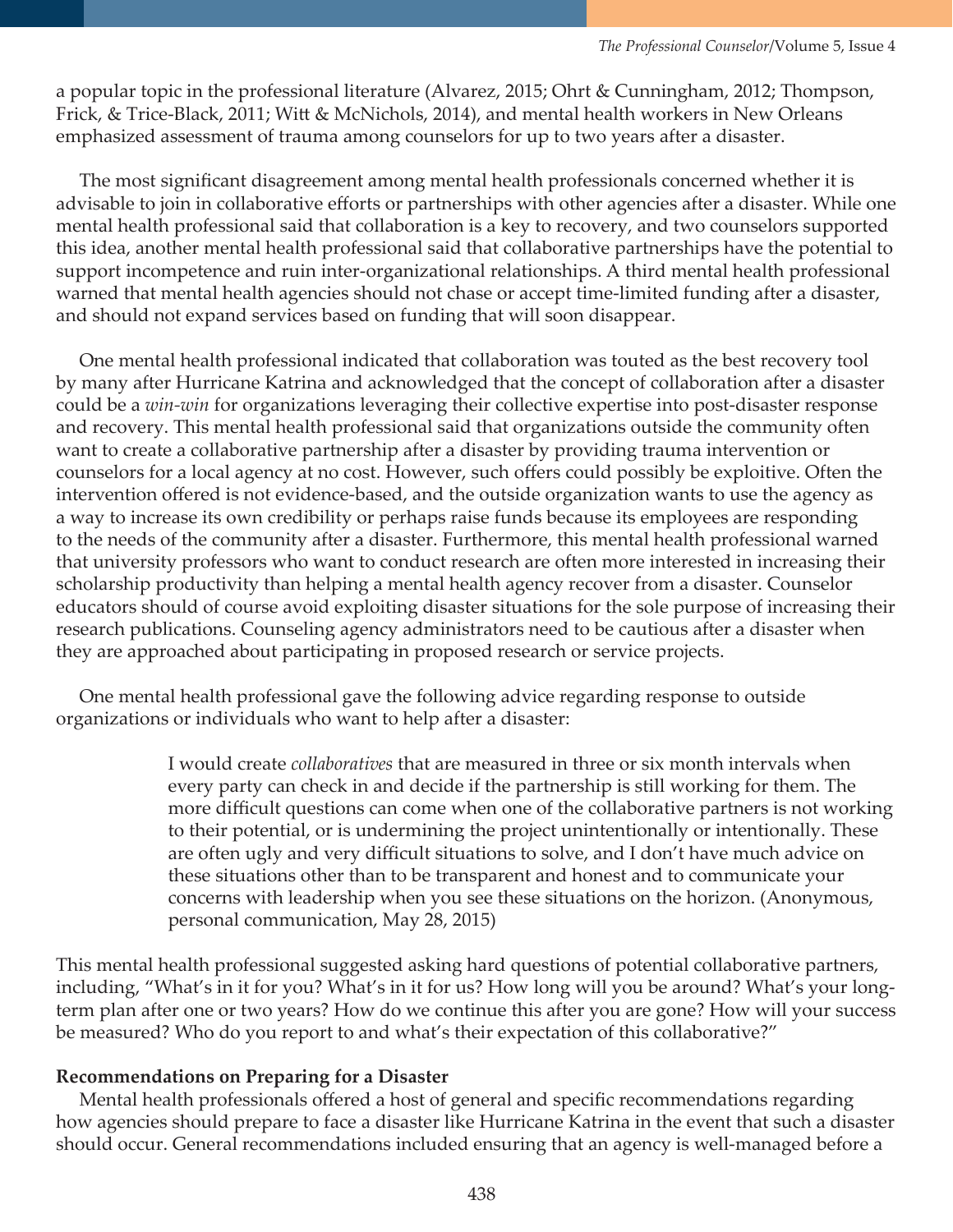disaster if it is to survive the aftermath. Mental health agencies need to develop strong collaborative relationships with other agencies prior to an emergency. Putting into place evidence-based mental health practices provides a strong foundation for moving forward after a disaster. Staff members need to be flexible in their problem-solving because a culture of flexibility, in contrast to rigidity, helps agencies survive disasters.

 Specific advice regarding preparing to survive a disaster such as Hurricane Katrina included the following: create an inventory of equipment to help report losses; operate within financial limitations; create a disaster plan that includes specific actions for before, during and after the disaster; create electronic records and have a server outside the area of operation; cross-train office staff; create and test a disaster communication plan; employ a staff grant writer; and create emergency plans for clients. This advice should be beneficial to counselor educators who teach classes in which disaster counseling topics are addressed.

### **Conclusions**

 After reviewing the demographics of New Orleans 10 years after the hurricane and communicating with eight mental health professionals who were working in the city prior to the hurricane, I offer the following observations. Overall, most mental health agencies have maintained the level of services they were providing before Hurricane Katrina, although some have actually expanded. Before Hurricane Katrina, there were not enough counseling and other mental health services for poor and middle-class families in New Orleans, and the same situation continues to exist 10 years after the storm.

 A focus and specialty has emerged in most mental health agencies in New Orleans since Hurricane Katrina around issues of trauma. Consequently, the study of trauma has become quite popular in the professional literature (see Alvarez, 2009; Brown-Rice, 2013; Buss, Warren, & Horton, 2015; Cohen et al., 2009; Fernandez & Short, 2014; Hudspeth, 2015; Jones & Cureton, 2014; Jaycox et al., 2010; Langley et al., 2013; Parker & Henfield, 2012; Tosone, Bauwens, & Glassman, 2014). As one mental health professional pointed out, a natural disaster not only precipitates the distress resulting from the crisis experiences, but also brings unresolved prior trauma to the surface for many clients. Since trauma is likely to be a significant focus of mental health agencies after a disaster, disaster preparedness plans should include the education of all staff members on counseling trauma victims.

 It appears that mental health agency personnel in other locations who want to learn from the experiences of practitioners who dealt with the aftermath of Hurricane Katrina in New Orleans should consider the advice given by several mental health professionals with whom I communicated—prepare to be flexible in case disaster occurs. Perhaps counselors and administrators who have leadership skills that include creativity and flexibility would be ideal for agencies after disasters have occurred, as opposed to those who have a high need for structure or who have trouble operating without clear procedural guidelines.

 While partnerships and collaborative arrangements have the potential for helping mental health agencies survive and even prosper after a disaster, such arrangements should be evaluated carefully prior to agreement. Leaders in one of the New Orleans agencies attributed their growth and expansion to collaborative relationships and partnerships. However, several other mental health professionals appeared to have had negative experiences with collaborative arrangements and recommended that such offers be viewed with caution. Accepting time-limited financial support also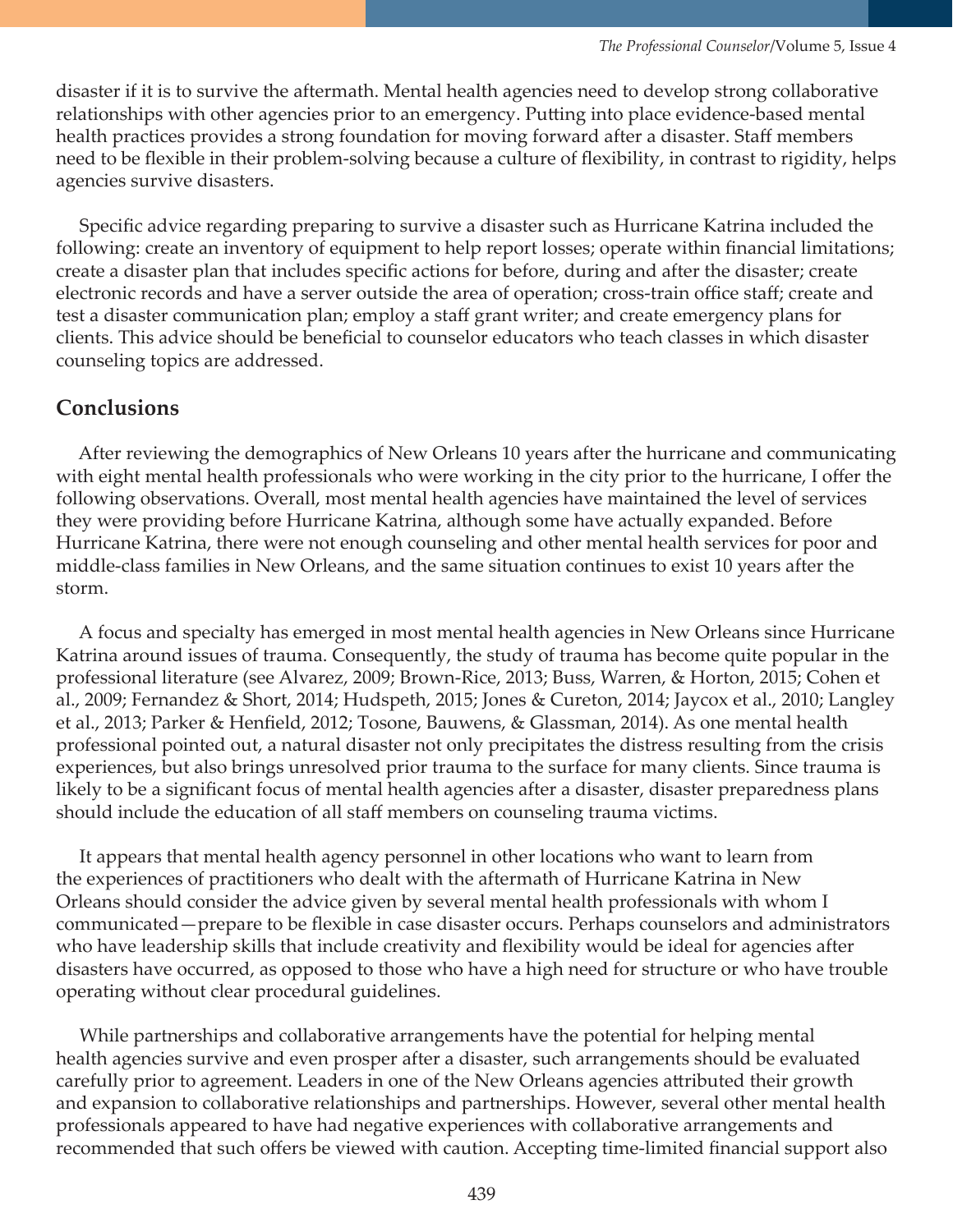can lead to problems if agencies expand their services based on temporary support and must then scale back after financial resources disappear.

 The most important lesson I learned from interviewing agency administrators in New Orleans who have been at their agencies for the 10 years since Hurricane Katrina was that it would have been impossible to prepare for the aftermath of the storm. As a result, it is important after a disaster for counselors and administrators to assess their unique situation, determine what counseling services are needed, provide in-service training when necessary, avoid relying on short-term funding to plan for the future, and pay attention to the self-care of counselors. New Orleans is unique and Hurricane Katrina's flooding of the city was a unique event. Several mental health professionals indicated that assessing the needs of the community after the storm and responding to those needs, as well as caring for the well-being of their employees, were critical aspects of their successful survival.

*Conflict of Interest and Funding Disclosure*  The author reported no conflict of interest or funding contributions for the development of this manuscript.

# **References**

- Alvarez, C. M. (2015). *Experiences of career counselors in group supervision integrating work-life balance* (Doctoral dissertation). Available from ProQuest Dissertations and Theses database. (UMI No. 3689702)
- Alvarez, D. M. (2009). Trauma pedagogy for teachers: Another lesson from Katrina. In A. W. Bedford & J. Kieff (Eds.), *Surviving the storm: Creating opportunities for learning in response to Hurricane Katrina* (pp. 75–87). Olney, MD: Association for Childhood Education International.
- Arendt, L., & Alesch, D. J. (2014). *Long-term community recovery from natural disasters*. Boca Raton, FL: CRC Press.
- Brown-Rice, K. (2013). Examining the theory of historical trauma among Native Americans. *The Professional Counselor*, *3*, 117–130. doi:10.15241/kbr.3.3.117
- Buss, K. E., Warren, J. M., & Horton, E. (2015). Trauma and treatment in early childhood: A review of the historical and emerging literature for counselors. *The Professional Counselor*, *5*, 225–237. doi:10.15241/keb.5.2.225
- Chan, C. S., Lowe, S. R., Weber, E., & Rhodes, J. E. (2015). The contribution of pre- and postdisaster social support to short- and long-term mental health after Hurricanes [sic] Katrina: A longitudinal study of low-income survivors. *Social Science & Medicine*, *138*, 38–43. doi:10.1016/j.socscimed.2015.05.037
- Cohen, J. A., Jaycox, L. H., Walker, D. W., Mannarino, A. P., Langley, A. K., & DuClos, J. L. (2009). Treating traumatized children after Hurricane Katrina: Project Fleur-de Lis [sic]. *Clinical Child and Family Psychology Review*, *12*, 55–64. doi:10.1007/s10567-009-0039-2
- Council for Accreditation of Counseling and Related Educational Programs. (2009). *2009 standards*. Retrieved from [www.cacrep.org/wp-content/uploads/2013/12/2009-Standards.pdf](http://www.cacrep.org/wp-content/uploads/2013/12/2009-Standards.pdf)
- The Data Center. (2012, August 14). *Assets & opportunity profile: New Orleans*. Retrieved from [http://www.](http://www.datacenterresearch.org/reports_analysis/assets-opportunity) [datacenterresearch.org/reports\\_analysis/assets-opportunity](http://www.datacenterresearch.org/reports_analysis/assets-opportunity)
- Fernandez, M. A., & Short, M. (2014). Wounded warriors with PTSD: A compilation of best practices and technology in treatment. *The Professional Counselor*, *4*, 114–121. doi:10.15241/maf.4.2.114
- Gohl, P., Barclay, H., Vidaurri, E., Newby, R., & Arquette, J. (2015, May). *Leadership before and after Hurricane Katrina*. Paper presented at the Symposium of University Research and Creative Expression (SOURCE), Ellensburg, WA.